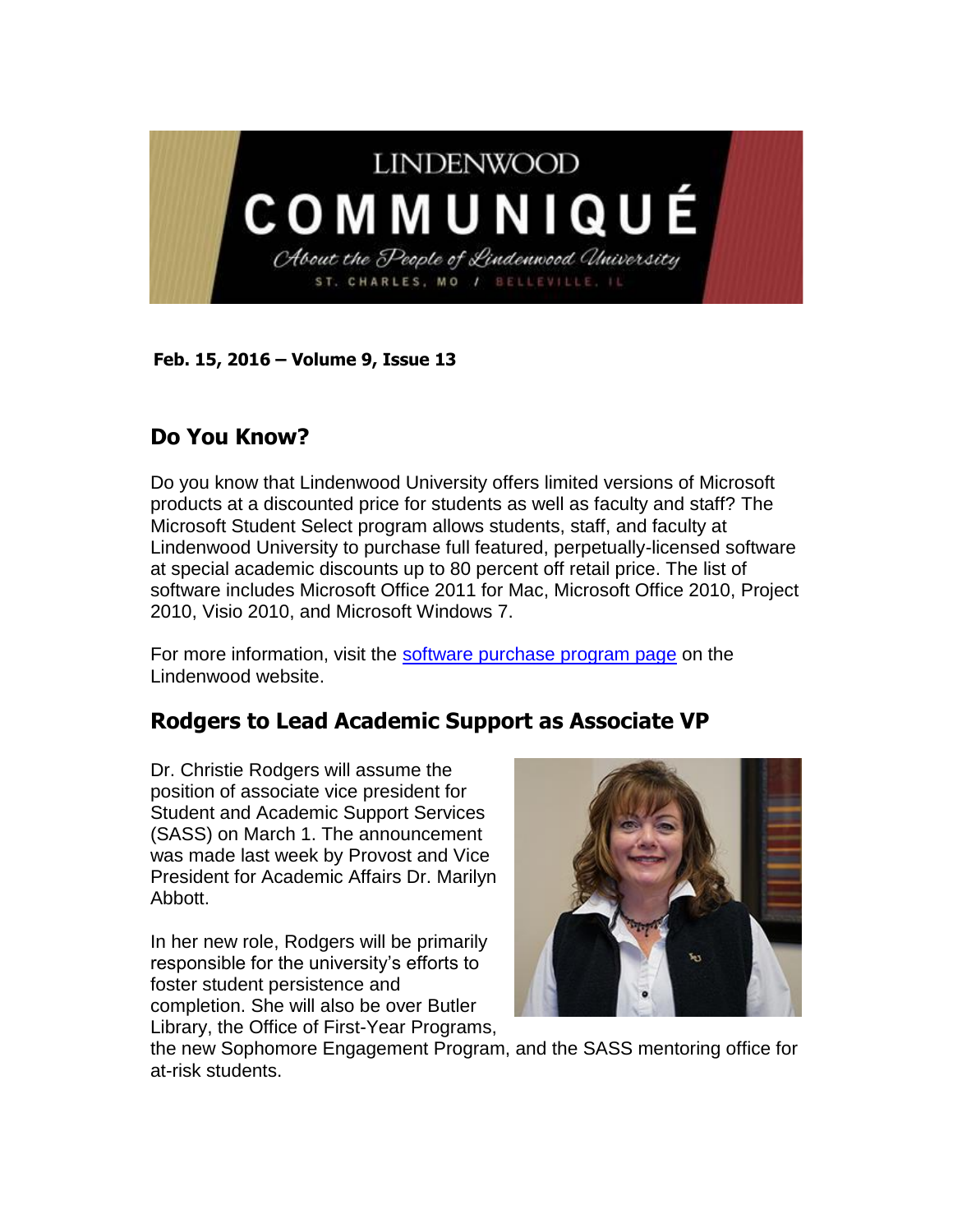"Lindenwood is developing an exciting new program to improve student engagement and retention," Abbott said. "Dr. Rodgers' expertise in this area will be key to its success. She and her team are already planning a variety of initiatives to connect with our students, particularly with the new freshman who will arrive in August. "

SASS, for which Rodgers has been dean since 2009, offers a variety of services to students to help them to succeed academically, including mentoring, tutoring, and disability services. SASS is also the primary point of contact for faculty who have concerns about specific students. In addition to overseeing these services, Rodgers functions as the student ombudsman, acting as a neutral problem solver between students and university personnel.

Rodgers is excited about the potential for teambuilding among faculty and staff in order to offer greater support to new and continuing students.

"During my 26 years within higher education, my favorite and most memorable experiences have been the one-on-one time spent with students and watching them achieve their academic goals," Rodgers said. "I am very excited for this new role in bringing our academic support teams together to enhance the academic experience for our students."

## **Dean Cynthia Bice Recognized By Ingram's**

Congratulations to Dr. Cynthia Bice, dean of the School of Education, who was honored last week as an Icon of Education by *Ingram's, the Kansas City Business Magazine*. Bice received her award at a luncheon February 10 in Liberty, Mo. As one of 11 winners in Missouri, she and the others will be featured on the magazine's cover later this month.

Pictured is Dr. Bice and her husband, Doug.



## **Reuter Attends Reception at Scott Air Force Base**